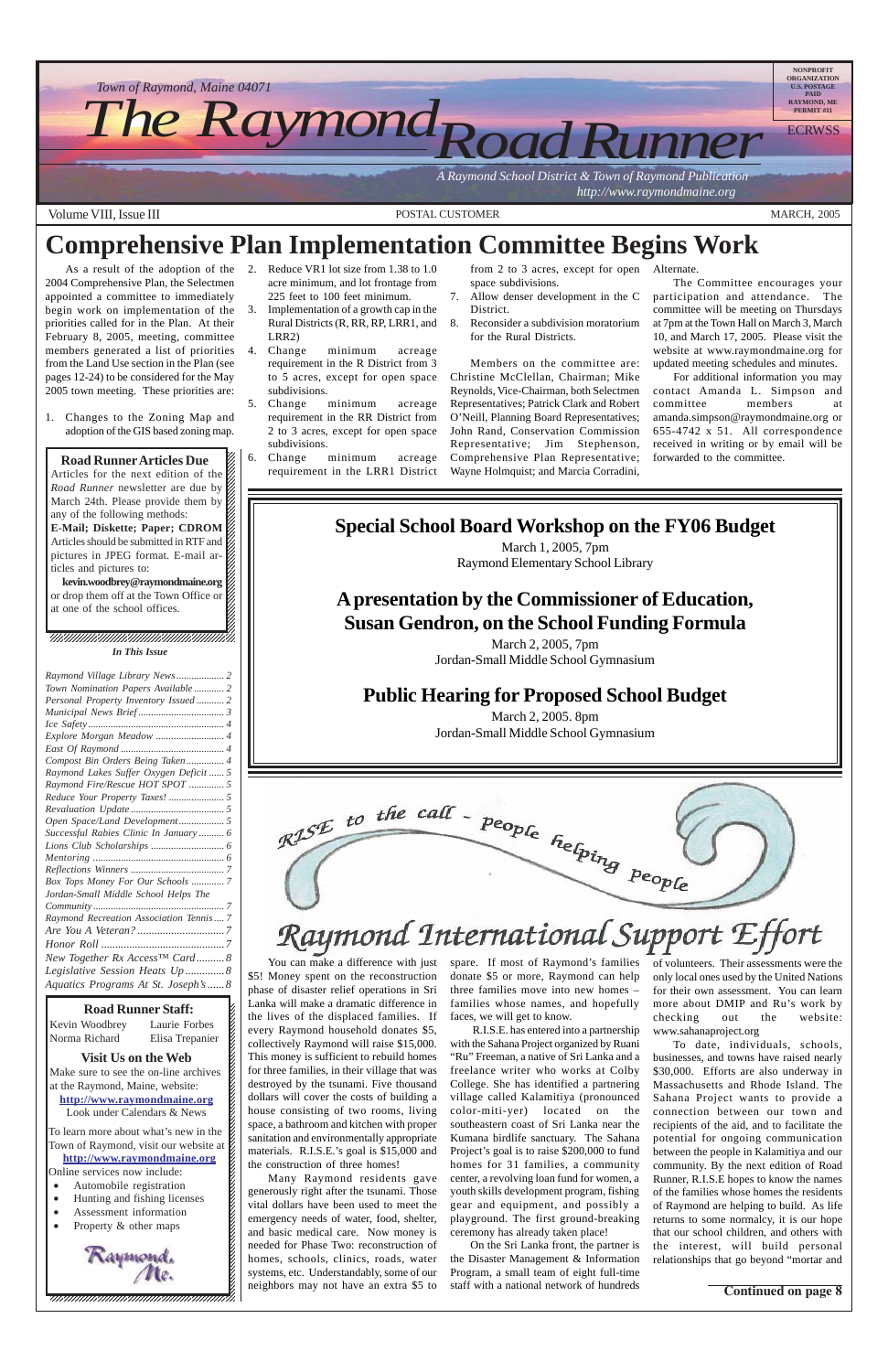| <b>SUNDAY</b>                                                                                                              | <b>MONDAY</b>                                                                                                                                                             | <b>TUESDAY</b>                                                                                                                           | <b>WEDNESDAY</b>                                                                                                                                                                     | <b>THURSDAY</b>                                                                                                                                   | <b>FRIDAY</b>                                      | <b>SATURDAY</b>                                                   |
|----------------------------------------------------------------------------------------------------------------------------|---------------------------------------------------------------------------------------------------------------------------------------------------------------------------|------------------------------------------------------------------------------------------------------------------------------------------|--------------------------------------------------------------------------------------------------------------------------------------------------------------------------------------|---------------------------------------------------------------------------------------------------------------------------------------------------|----------------------------------------------------|-------------------------------------------------------------------|
| FB=Fire Barn<br><b>JS=Jordan-Small</b><br><b>KC=Kokatosi Campgnd</b><br>PS=Public Safety Bldg.<br>RE=Raymond<br>Elementary | <b>SG=Sheri Gagnon</b><br>TG=Town Garage RT85<br><b>TH=Town Hall</b><br><b>VL</b> =Village Library<br>VC=Village Church<br>VT=Village Tennis<br><b>MB=Modular at JSMS</b> | $\mathbf{1}$<br>6:30PM VC<br>Troop 800 Meeting<br><b>7:00PM RE</b><br>Special School Board<br>Workshop<br>7:00PM TH<br>Selectmen Meeting | $\overline{2}$<br><b>10:00AM VL</b><br>Toddlertime<br>10:45AM VL<br>Preschool Storytime                                                                                              | 3<br>8:00AM-1:00PM TH<br>LD1 Workshop<br><b>6:30PM KC</b><br>Lions Club Meeting<br><b>7:00PM TH</b><br>Comp Plan<br>Implementation<br>Committee   | $\overline{\mathbf{4}}$                            | 5<br><b>JSMS</b><br>Cheerleading<br>Competition                   |
| 6                                                                                                                          | $\overline{7}$<br>10:00AM VL<br>Babytime                                                                                                                                  | 8<br><b>6:30PM VC</b><br>Troop 800 Meeting<br>6:30PM RE<br><b>PTA Meeting</b><br>7:00PM TH<br>Conservation<br>Commission                 | 9<br>10:00AM VL<br>Toddlertime<br>10:45AM VL<br>Preschool Storytime<br>11:30AM JS<br><b>Early Release</b><br>7:00PM TH<br><b>Planning Board</b><br>7:00-8:30PM VL<br>Meet the Author | 10<br>7:00PM TH<br>Comp Plan<br>Implementation<br>Committee                                                                                       | 11<br><b>JSMS</b><br>End Trimester 2               | 12<br><b>JSMS</b><br>Cheerleading<br>Competition                  |
| 13                                                                                                                         | 14<br>10:00AM VL<br>Babytime<br>7:00PM TH<br><b>Budget Committee</b><br>Meeting                                                                                           | 15<br><b>6:30PM VC</b><br>Troop 800 Meeting<br>7:00PM TH<br>Selectmen Meeting                                                            | 16<br><b>10:00AM VL</b><br>Toddlertime<br>10:45AM VL<br>Preschool Storytime<br>5:30PM JS<br>Senior Citizen's Dinner                                                                  | 17<br><b>Road Runner</b><br>Deadline for March<br><b>6:30PM KC</b><br>Lions Club Meeting<br>7:00PM TH<br>Comp Plan<br>Implementation<br>Committee | 18                                                 | 19                                                                |
| 20                                                                                                                         | 21<br><b>10:00AM VL</b><br>Babytime<br>6:00PM RE<br><b>Cub Scout Pack Meeting</b><br>7:00PM TH<br><b>Budget Committee</b><br>Meeting                                      | 22<br>3:00PM TH<br><b>Planning Board Deadline</b><br>forMarch<br>7:00PM TH<br>Selectmen Meeting                                          | 23<br><b>10:00AM VL</b><br>Toddlertime<br>10:45AM VL<br>Preschool Storytime<br><b>7:00PM VL</b><br>Garden Series - Starting<br>Seeds                                                 | 24<br>7:00PM TH<br>Comp Plan<br>Implementation<br>Committee                                                                                       | 25<br><b>JSMS</b><br>Parent/Teacher<br>Conferences | 26<br>12:00PM TH<br>Zoning Board of Appeals<br>Deadline for March |
| 27                                                                                                                         | 28<br>10:00AM VL<br>Babytime<br>7:00PM TH<br>Zoning Board of Appeals                                                                                                      | 29<br><b>6:30PM VC</b><br>Troop 800 Meeting                                                                                              | 30<br><b>10:00AM VL</b><br>Toddlertime<br>10:45AM VL<br><b>Preschool Storytime</b><br>6:30 VL<br><b>Library Reading Group</b><br>7:00PM TH<br>Conservation<br>Commission             | 31<br>7:00PM TH<br>Comp Plan<br>Implementation<br>Committee                                                                                       | 1                                                  | $\overline{2}$                                                    |

**Raymond Village Library News** is open to the public and all are invited to attend. For more information, call the library at 655-4283.

## March 2005 **Events and Meeting Schedule**

#### **This Month at a Glance**

- **Wednesday, March 2** Dr. Seuss Night Raymond Elementary School at 6:30pm.
- **Monday, March 7** Long Range Planning Committee Meeting at 7pm.
- **Wednesday, March 9** Meet the Author of "The Three Grumpies" at 7pm.
- **Wednesday, March 23** Garden Series, Starting Seeds at 7pm.
- **Wednesday, March 30** Reading Group at 7pm.
- **Wednesday, April 6** Computer Series, Internet and Dealing with Viruses at 7pm.

#### **Dr. Seuss Night**

The Raymond Elementary School will be the place to be on March 2 at 6:30pm. Each year Dr. Seuss Night gets bigger and better. Many new activities and lots of fun. Plan to attend. No sign up necessary.

#### **Meet the Author**

The Raymond Village Library is so proud to be able to bring Tamra Wight, the author of "The Three Grumpies," to meet with our library patrons. It is such a treat to meet with someone who has accomplished the writing and publication of a book and to hear her share her creative process and publishing process. Tamra will read her book, which is intended for the 3-8 years old age group. There will be a Grumpies page and crayons provided for children to color in while they listen to the tale of what happens when you wake up on the wrong side of the bed. This is an evening for the whole family, and we invite you to Meet the Author at the library on Wednesday, March 9, from 7 to 8:30pm. Books will also be available for purchase and autograph signing.

#### **Garden Series**

Forget the snow and think Spring! On Wednesday, March 23, Martin Berwick, master gardener from the U of M Cooperative Extension Program will give a talk and slide show at the library beginning at 7pm. Mr. Berwick will explain the mysteries of successfully starting flowers and vegetables from seed. What a wonderful way to start spring and just in time to start planning our gardens. This

#### **Long Range Planning Committee**

On Monday, March 7, there will be a Long Range Planning Committee Meeting at 7pm. at the library. The public is welcome.

#### **Library Closed**

The library will be closed on Sunday, March 27, in observance of Easter Sunday.

#### **Tax Forms**

Both State and Federal tax forms are available at the library. You can also download them from your computer at irs.gov

#### **Reading Group**

This group of readers meets the last Wednesday of the month at the library at 7pm to discuss a mutually chosen piece of writing. This may be fiction, non-fiction, poetry, essays, plays, etc. All interested persons are invited to attend. Please call the library, 655-4283, for this month's selection.

The 2005 Annual Town Meeting will be Saturday, May 21st, at 10am. On Friday, May 20th, our Town Elections will take place at Jordan-Small Middle School from 7am to 8pm. The positions that will be available for candidates are Budget/Finance Committee - 3 seats, School Committee - 2 seats, and Selectmen - 2 seats.

The Budget/Finance Committee reviews the Annual Town Budget with its primary "season" being from February into April to be ready for the Annual Town Meeting. Usually the Committee meets twice a month during those months and periodically during the rest of the year. The School Committee has two regular meetings a month, and the Selectmen also have two regular meetings per month.

If you wish to run for an office, please obtain a nomination form at the Town Office during regular office hours. You will need to obtain not fewer than 25 but not

more than 50 Raymond registered voter signatures. The deadline for submitting the completed nomination form will be Wednesday, April 6, 2005 at 4pm.

## **Personal Property Inventory Issued**

The Assessing Office has mailed the annual personal property inventory. It is required by state law for all businesses to submit a complete inventory of businessrelated personal property on or before March 30, 2005.

For new businesses or businesses that do not currently receive a property tax bill, please contact the Assessing Office for the inventory form.

As part of the revaluation, all businesses will be visited this year and assessed, as appropriate. Submittal of the inventory form will be very helpful in assuring that all businesses are assessed equitably. Failure to submit the form waives your right to appeal the valuation.

For further information, please contact Amanda L. Simpson, CMA, by calling 655-4742 x 51 or by email at amanda.simpson@raymondmaine.org

#### **Town Nomination Papers Available**

#### **Public Notice Town of Raymond Road Posting**

This is to notify you that Raymond will be closing its roads to vehicles weighing in excess of 23,000 pounds on Friday, February 28, 2005, until May 16, 2005. Routes 85, 121, and 302 will be exempt from this closure because they are State maintained roads. 29A M.R.S.A. Sec. 2395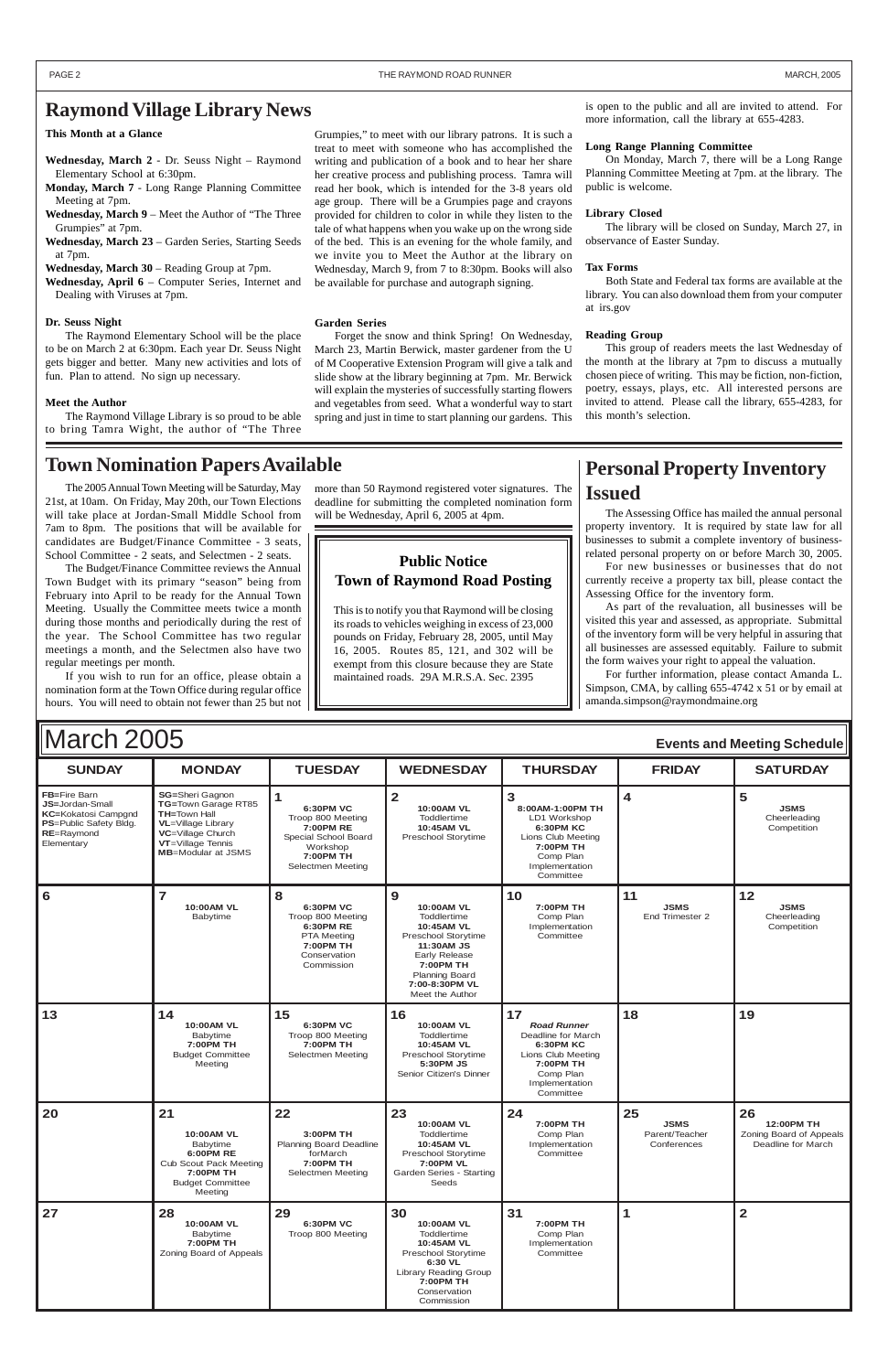#### **Municipal News Brief**

By: Don Willard, Town Manager

The Raymond Board of Selectmen took the following actions in February 2005.

- 1. Consideration of new road name Winter Way off Raymond Hill Road – Jack Cooper, Code Enforcement Officer. This new road is located across from Swans Road and has one house at this time; eventually the road will support two homes. The Selectmen approved the proposed road name of Winter Way.
- 2. New Class I, II, III, IV (Restaurant Liquor License) William E. Hines, Jr. and Kimberly Y. Hines (Whines Enterprises, Inc. d/b/a Café Sebago, 1248 Roosevelt Trail). This new liquor license was required due to a change in ownership. Fire Chief Denis Morse reported that all life safety issues were addressed at the time of the last inspection and no outstanding issues remain. The Selectmen granted a new liquor license to William and Kimberly Hines d/b/a Café Sebago.
- 3. Apparatus acquisition and grant opportunities update – Fire Chief Denis Morse updated the Selectmen on efforts to secure a late model demonstrator ambulance unit to replace Rescue 2, which has a 1195 chassis with a 1986 ambulance body and has been plagued by expensive repairs. The present replacement budget is \$140,000, and a medium duty ambulance with two new stretchers was found for \$148,790. After negotiation, Chief Morse was able to lower the price to the existing level in the capital replacement budget. This unit is a Braun ambulance built on a medium duty General Motors Corporation 4500 chassis with 4,000 miles. It is a quality vehicle that is already outfitted. The Town Manager, Selectman Gendron, and Chief Morse will investigate the ambulance further before any final action is taken. Chief Morse also reported that the Fire Department is awaiting word on a Federal Emergency Management Agency (FEMA) grant to replace Engine 2, which is a 1990 pumper truck. The application is for a 1997 or newer Quint, which is a fire truck that incorporates all of the features of a pumper and ladder in one vehicle. The amount of the grant sought is \$350,000 for a used unit. Similarly equipped new Quints sell for between \$650,000 and \$700,000. Chief Morse reported that Raymond had been invited to a second stage application, which should indicate the town's request is under serious consideration.
- 4. Consideration of appointment to Tassel Top Board of Directors – Denis Morse. The Tassel Top Board of Directors recommended Mr. Morse for appointment to the Board of Directors. This appointment was unanimously approved by the Selectmen.
- 5. Request for improved exterior lighting Raymond Village Library – Sandra Severn, Secretary, Board of Trustees. Secretary Severn outlined the present outside lighting needs at the Library and requested town assistance with the provision of a pole-mounted streetlight and the assumption of ongoing maintenance costs. The Selectmen approved authorizing the town manager to work with the Public Works Director in locating a suitable utility pole and arranging for the installation of a yard light at an estimated cost of \$250 per year for a 250-watt light. 6. Request for capital reserve utilization – Nathan White, Public Works Director. Public Works Director Nathan White requested that \$30,000, previously dedicated to purchasing a used heavy-duty dump truck be utilized instead to refurbish a truck already owned by the town at an estimated cost of \$5,000, with the balance of the proceeds used for construction of a 40' x 80' pole barn storage building at the Plains Road Public Works site. The Selectmen unanimously approved the expenditure of the heavy truck capital reserve account for the outlined purposes. 7. Proposal to establish an ad hoc committee to study town communications and develop policy – Laurie Forbes, Chairman, Web & Technology Committee. The town manager outlined that in the past questions had arisen such as whether the town would accept paid advertising for the *Raymond Road Runner* and website, and inquiries regarding policies for acceptance of editorial material, as well as concerns over access to available space by non-municipal or
- Consideration of amendment to Board of Selectmen Bylaws and Policies, Section 8, Meetings Public Participation Policy. After discussion over the need for a formal public participation policy that would establish a dedicated time for non-agenda public participation and guidelines for interaction with the Board of Selectmen, a motion was made not to include this element in the current Selectmen Bylaws and Policies. This motion was approved unanimously.
- 9. Met in Executive Session to discuss possible acquisition of real property including consultation with legal counsel as outlined under Maine Revised Statutes (M.R.S.A.) Title 1 §405(6CME).
- 10. Tax year 2004 abatements, tax year 2003 supplements and 2004 supplements – Assessors' Agent Amanda Simpson. After a detailed presentation by the assessor, the Selectmen approved a 2003 supplemental assessment in the amount of \$1,160.85. Eight 2004 supplements were approved in the amount of \$5,462.64. Sixteen abatements were approved in the amount of \$10,730.61. The assessor also gave a status report on the Vision Appraisal revaluation project, stating that residential data collection has now been completed with the exception of boat slips, boat racks, and seasonal campsite outbuildings. 80% of commercial data collection has been completed to date. The remaining commercial properties will be completed shortly. Data entry for completed parcels began in November and is ongoing. Call back visits will be conducted in February for year round residents. Callbacks for seasonal residents will be conducted around Memorial Day. Neighborhood delineations will begin in February through utilization of two sets of the 2004 tax maps, which have been provided by the town to Vision Appraisal. Most video imaging has been completed except commercial properties. The revaluation project as a whole is on schedule with an expected delivery date of September 1, 2005. The final completion date may be affected by the number of hearings requested prior to finalization of values. Typical revaluations result in requests for hearings that number approximately 10% of developed parcels.
- 11. Raymond International Support Effort (R.I.S.E.) request for Selectmen letter of support. The town manager presented this request in the absence of R.I.S.E. representatives who were unable to attend the meeting. The Selectmen voted not to provide a letter of support, expressing concern over the precedent setting value of such an action, but did recommit to providing support to the R.I.S.E. effort in other ways including through provision of space in the *Raymond Road Runner,* on the town reader board, erection of appropriate fund raising signage on town owned properties and related publicity efforts. 12. Bid award – replacement ambulance for Rescue 2 – Fire Chief Denis Morse. Deputy Fire Chief Bruce Tupper and Rescue Chief Cathy Gosselin presented an overview of the ambulance review and bid solicitation process, which has occurred over the past six months. All major manufacturers were solicited for bid proposals. The town was most interested in obtaining a lower price by purchasing a demonstrator ambulance. The unit selected is a
- 13. Town Manager Report Communications The town manager outlined the annual notification of posted roads. The Town of Raymond will be closing its roads to vehicles weighing in excess of 23,000 lbs. beginning Friday, February 28, 2005, until May 16, 2005. Routes 85, 121, and 302 are state maintained roads and are exempt from this closure under Maine statute 29A M.R.S.A. §2395. Chairman Betty McDermott thanked the Public Works Department and Fire/Rescue Department for their dedicated service and extra work during the recent major snowstorm. She asked the town manager to write a letter of thanks and commendation to both departments.
- 14. Authorized Payroll and Treasurer's Warrants for February  $1<sup>st</sup>$  and  $15<sup>th</sup>$ .

school organizations. At the present time, the town does not accept paid advertising and permits editorial comment by invitation to candidates for elective office and/or comments from both sides of an important municipal issue such as the recent subdivision moratorium. Requests to submit materials are handled on an ad hoc basis by the town manager and the Web and Technology Committee, with more significant requests coming before the Selectmen for consideration. The town manager and the chairman of the Web and Technology Committee endorsed the concept of establishing an ad hoc committee to study town communications and develop policy as a means to better manage Raymond's electronic and written communications. The Selectmen agreed that establishment of policies regarding communications would be an excellent goal to pursue but felt that the existing One Raymond Committee could address this issue as a part of its ongoing work. The Selectmen unanimously voted not to act on this agenda item by creating a new committee.

Braun ambulance sold by Autotronics. It is a 2004 General Motors Corporation medium duty ambulance with approximately 4,000 miles on the odometer. The ambulance would come with two new stretchers and all other options and accessories in the original request for proposals. The Selectmen unanimously voted to approve purchasing the 2004 ambulance form Autotronics for a purchase price of \$140,000. The town also elected to purchase an extended power train warranty for a period of seven years or 100,000 miles at a cost of \$2,800.

| Raymond Fire/Rescue Log |
|-------------------------|
|-------------------------|

| 1/1/2005               | 27           | EGYPT RD                                 | MOTOR VEHICLE CRASH                                      |
|------------------------|--------------|------------------------------------------|----------------------------------------------------------|
| 1/2/2005               | 554          | <b>GORE RD</b>                           | DIFF. BREATHING                                          |
| 1/2/2005               | 1021         | <b>SLONES COVE</b>                       | <b>MOTOR VEHICLE CRASH</b>                               |
| 1/3/2005<br>1/4/2005   | 1225<br>850  | <b>WEBBS MILLS</b><br><b>CAPE RD</b>     | <b>MOTOR VEHICLE CRASH</b><br><b>MOTOR VEHICLE CRASH</b> |
| 1/4/2005               | 1134         | M/ACASCO                                 | <b>GEN.ILLNESS</b>                                       |
| 1/5/2005               | 900          | M/ACASCO                                 | DIFF. BREATHING                                          |
| 1/5/2005               | 922          | MAIN ST.                                 | <b>GEN.ILLNESS</b>                                       |
| 1/6/2005               | 1525         | CAPE RD                                  | <b>MOTOR VEHICLE CRASH</b>                               |
| 1/6/2005               | 1620         | <b>EGYPT RD</b>                          | <b>MOTOR VEHICLE CRASH</b>                               |
| 1/6/2005               | 1633         | <b>MEADOW RD</b>                         | <b>MOTOR VEHICLE CRASH</b>                               |
| 1/6/2005               | 1641         | <b>EGYPT RD</b>                          | MOTOR VEHICLE CRASH                                      |
| 1/6/2005<br>1/8/2005   | 2045<br>816  | <b>COUNTY RD</b><br>MAIN ST.             | <b>SNOWMOBILE FIRE</b><br><b>GEN.ILLNESS</b>             |
| 1/8/2005               | 2234         | <b>GLENN RD</b>                          | <b>GEN.ILLNESS</b>                                       |
| 1/10/2005              | 1545         | <b>M/A WINDHAM</b>                       | <b>DIABETIC EMERGENCY</b>                                |
| 1/10/2005              | 1846         | <b>GORE RD</b>                           | <b>GEN.ILLNESS</b>                                       |
| 1/11/2005              | 1221         |                                          | ROOSEVELT TRL. FIRE ALARM SOUNDING                       |
| 1/11/2005              | 1840         | DAVIS FARM RD                            | OVERDOSE                                                 |
| 1/14/2005              | 935          | <b>M/A NAPLES</b>                        | PARAMEDIC INTERCEPT                                      |
| 1/14/2005              | 1312         | <b>PATRICIAAVE</b>                       | <b>MEDICAL EMERGENCY</b>                                 |
| 1/14/2005<br>1/15/2005 | 1531<br>1046 | <b>VALLEY RD</b><br><b>HANCOCK RD</b>    | <b>MOTOR VEHICLE CRASH</b><br>POSS.CARDIAC               |
| 1/16/2005              | 938          | <b>LOOK OUT LANE</b>                     | <b>MEDICAL EMERGENCY</b>                                 |
| 1/16/2005              | 2206         | <b>GORE RD</b>                           | <b>MOTOR VEHICLE CRASH</b>                               |
| 1/19/2005              | 410          | M/A CASCO                                | POSS. STRUCTURE FIRE                                     |
| 1/20/2005              | 328          |                                          | SPILLER HILL RD DIEBETIC EMERGENCY                       |
| 1/20/2005              | 855          | <b>VALLEY RD</b>                         | <b>MOTOR VEHICLE CRASH</b>                               |
| 1/20/2005              | 2054         | <b>MASON LANE</b>                        | <b>MEDICAL EMERGENCY</b>                                 |
| 1/22/2005              | 1114         | M/A WINDHAM                              | <b>STATION COVERAGE</b>                                  |
| 1/22/2005<br>1/24/2005 | 1329<br>613  | <b>WEBBS MILLS</b><br><b>COUNTY RD</b>   | <b>MOTOR VEHICLE CRASH</b><br><b>MEDICAL EMERGENCY</b>   |
| 1/24/2005              | 824          | M/A GRAY                                 | <b>STATION COVERAGE</b>                                  |
| 1/24/2005              | 1431         | <b>PINE LANE</b>                         | <b>GEN.WEAKNESS</b>                                      |
| 1/26/2005              | 908          | EGYPT RD                                 | <b>MEDICAL EMERGENCY</b>                                 |
| 1/26/2005              | 1219         | <b>AUTO AID GRAY</b>                     | POSS. DISLOCATED HIP                                     |
| 1/26/2005              | 1805         | BALL DR.                                 | POSS. STRUCTURE FIRE                                     |
| 1/28/2005              | 903          | M/A CASCO                                | <b>CHIMNEY FIRE</b>                                      |
| 1/28/2005              | 1029         |                                          | ROOSEVELT TRL. FIRE ALARM SOUNDING                       |
| 1/29/2005<br>1/29/2005 | 250<br>1146  | <b>AUTO AID GRAY</b><br>MAIN ST          | <b>MEDICAL EMERGENCY</b><br>SMOKE INVESTIGATION          |
| 1/29/2005              | 2100         | SPILLER HILL                             | <b>MOTOR VEHICLE CRASH</b>                               |
| 1/31/2005              | 816          | <b>COUNTY RD</b>                         | <b>CHEST PAIN</b>                                        |
| 1/31/2005              | 945          | OAKLEDGE                                 | AMPUTATED THUMB                                          |
| 1/31/2005              | 952          | M/A CASCO                                | HIP & KNEE INJURY                                        |
| 1/31/2005              | 857          |                                          |                                                          |
| 1/31/2005              |              | ROOSEVELT TRL. GAS SPILL                 |                                                          |
|                        | 957          | <b>MEADOW RD</b>                         | PUBLIC ASSIST                                            |
| 1/31/2005              | 1703         | <b>AUTO AID GRAY</b>                     | PUBLIC ASSIST                                            |
| 2/1/2005               | 719          | SEBAGO LAKE                              | VEHICLE THROUGH ICE                                      |
| 2/1/2005               | 1228         | <b>MEADOW RD</b>                         | <b>SMOKE INVESTIGATION</b>                               |
| 2/1/2005<br>2/1/2005   | 1235<br>1307 | SEBAGO LAKE<br><b>LEVY LANE</b>          | VEHICLE THROUGH ICE<br><b>CHEST PAIN</b>                 |
| 2/2/2005               | 1423         | <b>HALE RD</b>                           | C/O DETECTOR                                             |
| 2/2/2005               | 2038         | M/A CASCO                                | <b>FIRE ALARM SOUNDING</b>                               |
| 2/7/2005               | 842          | M/A CASCO                                | <b>MOTOR VEHICLE CRASH</b>                               |
| 2/9/2005               | 1716         | LEVY LANE                                | <b>CHEST PAIN</b>                                        |
| 2/10/2005              | 525          | <b>MEADOW RD</b>                         | C/O DETECTOR                                             |
| 2/10/2005              | 1130         | <b>WEBBS MILLS</b>                       | <b>MOTOR VEHICLE CRASH</b>                               |
| 2/10/2005<br>2/10/2005 | 1350         | <b>HASKELL AVE</b><br><b>WEBBS MILLS</b> | <b>HAND INJURY</b><br><b>WRIST INJURY</b>                |
| 2/10/2005              | 1646<br>1732 | CONESCA RD                               | POWER LINES ON ROAD                                      |
| 2/10/2005              | 1934         | MAWAGA DR                                | TREE ACROSS RD                                           |
| 2/10/2005              | 2039         | <b>WEBBS MILLS</b>                       | POWER LINES ON ROAD                                      |
| 2/11/2005              | 633          | <b>WESTVIEW DR</b>                       | <b>STOMACH PAIN</b>                                      |
| 2/11/2005              | 1101         | <b>THOMAS POND</b>                       | <b>MOTOR VEHICLE CRASH</b>                               |
| 2/11/2005              | 1158         |                                          | MYRON HALL RD POWER LINES DOWN                           |
| 2/11/2005              | 1427         | <b>SWANS RD</b>                          | TREE ON POWER LINES                                      |
| 2/11/2005<br>2/13/2005 | 1548<br>1315 | <b>THOMAS POND</b><br>M/A WINDHAM        | TREE ON POWER LINES<br>SNOW TUBING ACCIDENT              |
| 2/13/2005              | 1340         | ROOSEVELT TRL. DOG BITE                  |                                                          |
| 2/15/2005<br>2/16/2005 | 1329<br>1043 | <b>WEBBS MILLS</b><br><b>PINE LANE</b>   | AGENCY ASSIST CCSO<br><b>GEN.ILLNESS</b>                 |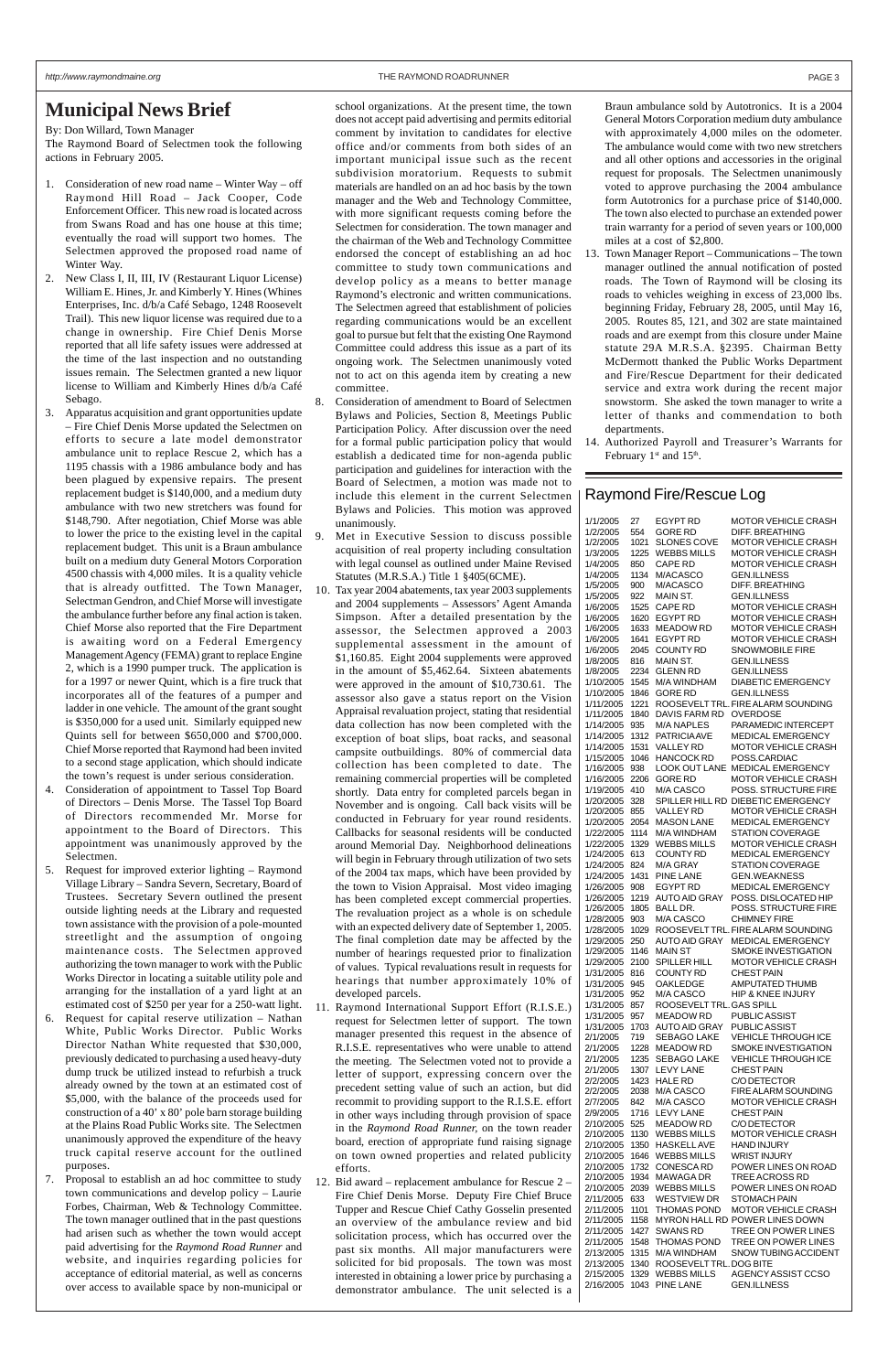# **East Of Raymond**

#### **By: Joseph M. Webber**

Old cemeteries are fascinating, and I find it very difficult to pass one too many times without stopping to explore it. The further back in time the narrow passage ways between the stones take me, the better I like it. Each tablet represents and speaks for one of the members of these small Communities of the Dead. They all have something to say about life and death, no matter how brief the statement. Each name, date, and inscription is a voice from the past, reaching out to those of us in the present who take time to listen. I was born, I lived, I went to war and never returned, I am the Father of, I am the Mother of, I am the infant Daughter of, and so on. As I stop to look and read, I see stone lambs and angels all around me speaking for children, as well as large monuments that speak for great men. No one voice seems louder than any other no matter how great they were in life. Yet at times one person, one voice in each cemetery, will stand out, not because they are different but because they are ordinary and somehow accomplished extraordinary things.

In an old cemetery that lies a little over twenty miles from Portland, Maine, and just east of Raymond Village on Mill Street, I heard one such a voice. The words were put there by the Town of Raymond, but the voice is clearly that of Betsey Welch, who with the exception of native American inhabitants, has the distinction of being the first woman born in the town. Erected by the Town of Raymond in memory of Betty Welch, the tablet bears these inscriptions, on top, BETTY , on the front, *BETSEY WELCH- WIFE OF SETH LIBBY, 1775—1865.* She was the first daughter born in Raymond. "Her strict integrity of character, true womanliness, and great kindness of heart, won the respect of all who knew her." At the base of the stone is written, " Precious in the sight of the Lord is the death of His Saints." A kindhearted woman who was respected by all who knew her is at rest beneath this stone. This is what I saw, but I was hearing more. From the names on the tablet I could conclude that her Christian name was Betsey, but her friends must have known her better as Betty. Betty was a wife, married to a man by the name of Seth Libby another strong New England name. She was born when our nation began its struggle for independence and died after the war that finally, at the cost of so many lives, unified that nation. She lived ninety-two years and was respected by all who knew her. Now I had to know more.

From a newspaper article written by Mrs. Nellie A. Brown and published in the Portland Sunday Telegram on June 13<sup>th</sup> of 1926 and based on what she calls a "sketch of the life of this first daughter of the town." This " sketch" according to Mrs. Brown was written many years before 1926. I believe that Mrs. Brown added a touch of hyperbole to the "sketch," so I will state only what I believe to be true based on the words written in the stone. Betty's mother and father, Catherine (Crisp) Welch and John Welch, of Scarborough, Maine, moved to Raymond and established their home in 1775. The story goes that Betty was born on the day the family arrived at the settlement. As a result of her birth as the first female child born in the town, she was presented with a tract of land that projected into Panther Pond from the west. This small peninsula that was to become her childhood home was given to Betty by Robert and Richard Manning, brothers of Nathaniel Hawthorne's mother, and for years was called "Betty's Neck." These men were two of Raymond's earliest settlers and the owners of this section of the town.

Seth Libby, Betty's husband, was from Gorham. It is not stated when they were married, but it appears that the couple had no children of their own but became aunt and uncle to the children of the ever growing community. "Aunt Betty," as she was now called, and Seth carried on the Welch family's homestead farm together until Seth became so tormented by rheumatism that he could no longer work. As a result, all the farm labor had to be completed by Betty. With a little help from other hard working Raymond residents, Betty took care of Seth, the animals on the farm, and was responsible for the planting, cultivating, and harvesting of the crops. Today many people wonder why Rattlesnake Mountain in Raymond is called Rattlesnake Mountain, when supposedly there are no rattlesnakes in Maine. In Betty's day there was no need to wonder. The timber rattler was quite common, and berries were an important part of her small family's food supply. Any person going in to the brush to gather berries had to be prepared to meet with trouble, and Aunt Betty was no exception. She always took a forked stick and a sharp knife. When encountering a snake, she would pin its head to the ground with the stick and sever its head with the knife. One especially good day at the edge of the forest she was seen heading home with a dead snake twisted and tied around her waist like a belt. Attached to the snake was a woodchuck she had killed with a well aimed rock, and in each hand she held two full pails of berries. At home she prepared and cooked the woodchuck for supper, and fried

the oil from the rattler to make a remedy to help ease the pain of Seth's rheumatism. There was not much that went to waste on Betty's farm; the oil extracted from the woodchuck meal was used to light her house. Life on the farm was never easy; there were times when she and Seth went without food, or they had to depend on the generosity of friends and relatives to get by. Betty could be seen on the pond in all kinds of weather rowing her small boat to either seek aid from or give assistance to a neighbor. When she became a widow, she lived alone, yet she was hardly ever lonely. She was especially helpful to those neighbors who had children. For many people growing up in Raymond it was not unusual to go and visit with Aunt Betty or be visited by her. Her life was a long one even by today's standards, she lived to see many young men go off to war, some returning yet never quite the same as when they ran to her arms as children. Some never did return, and some were laid to rest in the same ground that she now lies in, only long before she got there. This must have caused her to wonder about the mystery of life: why some people live in pain, why some die young and what was the purpose of her own life? The meaning of life is a question that each of us must find our own answer to. I don't know if Betty ever did have an answer, but I do know that she at least one time and perhaps more saved the life of a young boy who was drowning in Panther Pond. The boy was crossing the pond in a homemade raft, when he was separated from his frail craft by a sudden strong wind. His pleas for help were not heard by any one except Aunt Betty, who was busy at her spinning wheel. Dropping her work and with little regard for the approaching storm, she put her small boat into the water and reached the boy in time, and using all her strength pulled him to safety. She later stated that at the time of the rescue she was so focused on saving the boy that she forgot to be scared. This may be Aunt Betty's story, the one not stated on her stone. She may have been so busy working and helping others that she forgot to be afraid to live. Without fear, she could live a life of integrity, being true to herself as well as her neighbors; with out fear she could be kind of heart and win the respect of those lucky enough to know her. So much so, that they might believe her to be a saint.

## **Animal Control Report For February 2005**

| February 2 | Took stray cat into the Animal Refuge                   |
|------------|---------------------------------------------------------|
|            | League, Westbrook                                       |
| February 3 | Dog at large on Tenney Hill, no contact with            |
|            | dog                                                     |
|            | February 4 Dog at large on Hale Road, no contact with   |
|            | dog, gave owner verbal warning                          |
|            | February 10 Picked up dog after car accident on Webbs   |
|            | Mills Road, returned dog to owner's                     |
|            | relative                                                |
|            | February 11 Dog bite report on Haskell Avenue, dog bit  |
|            | owner's family member                                   |
|            | February 14 Dog at large on Roosevelt Trail, no contact |
|            | with dog                                                |
|            | February 15 Dog at large on Pond Road, broke its chain, |
|            | no contact with dog, gave owner verbal                  |
|            | warning                                                 |

## **Compost Bin Orders Being Taken**

Again, this year the Town of Raymond, in cooperation with the Maine Resource Recovery Association, is offering yard compost bins for sale. Orders will be taken at the Town Office at \$36.50 each (tax included).

These bins have a 10-year warranty and are made of 100% recycled black plastic. They are approximately a 40-gallon size, 35" high and 33" wide. The deadline for orders will be Friday, May 7, 2005. It is estimated that Raymond residents can save \$138 for every ton of waste they compost.

For order blanks and ordering, please contact: Louise Lester, Town Clerk Raymond Town Office 401 Webbs Mills Road Raymond, ME 04071 655-4742 ext. 21 louise.lester@raymondmaine.org

#### **Ice Safety**

The following points should be adhered to if you plan on outside ice activities.

- Always test ice for thickness (but be aware of natural factors which change thickness such as current, weather, temperature).
- Motorized vehicles should not be on frozen bodies of water.
- Always go with a partner, and let others know where you are going and when you are expected to return.
- Carry a cell phone.
- Purchase ice picks (these will help if you go through the ice.)
- If you go through the ice, work your way back in the direction you went through; distribute your weight as evenly as possible to try and get back on the ice by kicking your legs hard and pulling your torso unto the unbroken ice. Do not rush to the aid of someone through the ice; if the ice would not support the victim, it most likely will not support your weight, making you a victim too. **Call for help**, attempt to reach the victim by distributing your weight in the prone position on the ice, use a rope, branch, clothing or other object that keeps you a safe distance away.

#### Throw a floatation device to the person.

- Keep the victim calm by talking to them, assure them you are helping and more help is on the way.
- The key is to call for help, stay on the line with the dispatcher, know where you are, what road to take to get to you.
- When the person is retrieved or is able to get out of the water, get them to warmth, turn the heat on high, have them take off all wet clothing, wrap them in dry blankets or clothing.
- Be cautious, some lakes and ponds have very thin ice, especially after the two weeks of warm weather and the rain we have had.
- The Maine Warden Service recently took their air boat out on Sebago Lake and found highly variable conditions, with ice thickness ranging from safe to no ice in areas and open pressure ridges. They noted on several occasions that the air boat was breaking through the ice.
- Call 911 for emergencies.
- Stay safe.

Information on ice safety obtained from www.riparks.com,

www.state.me.us/ifw/fishing/weeklyreports.htm, and www.fishandgame.com/icesafe.htm

#### **Explore Morgan Meadow**

Bring your snowshoes, cross-country skis, or hiking boots (depending on conditions) and enjoy a trek through Morgan Meadow on March 6, 1-3pm. A newly updated trail map will be available, so you can more easily explore this state-owned 1,100-acre local resource. Come spend some time outdoors with your family and friends!

From Rt. 85, access to Morgan Meadow is 2.3 miles on your left off the Egypt Road, just before the Gray line. Look for Fire Lane 268-1.The parking lot is not plowed, so park with care along the side of Egypt Road.

Organized by the Raymond Conservation Commission and Communities Promoting Health.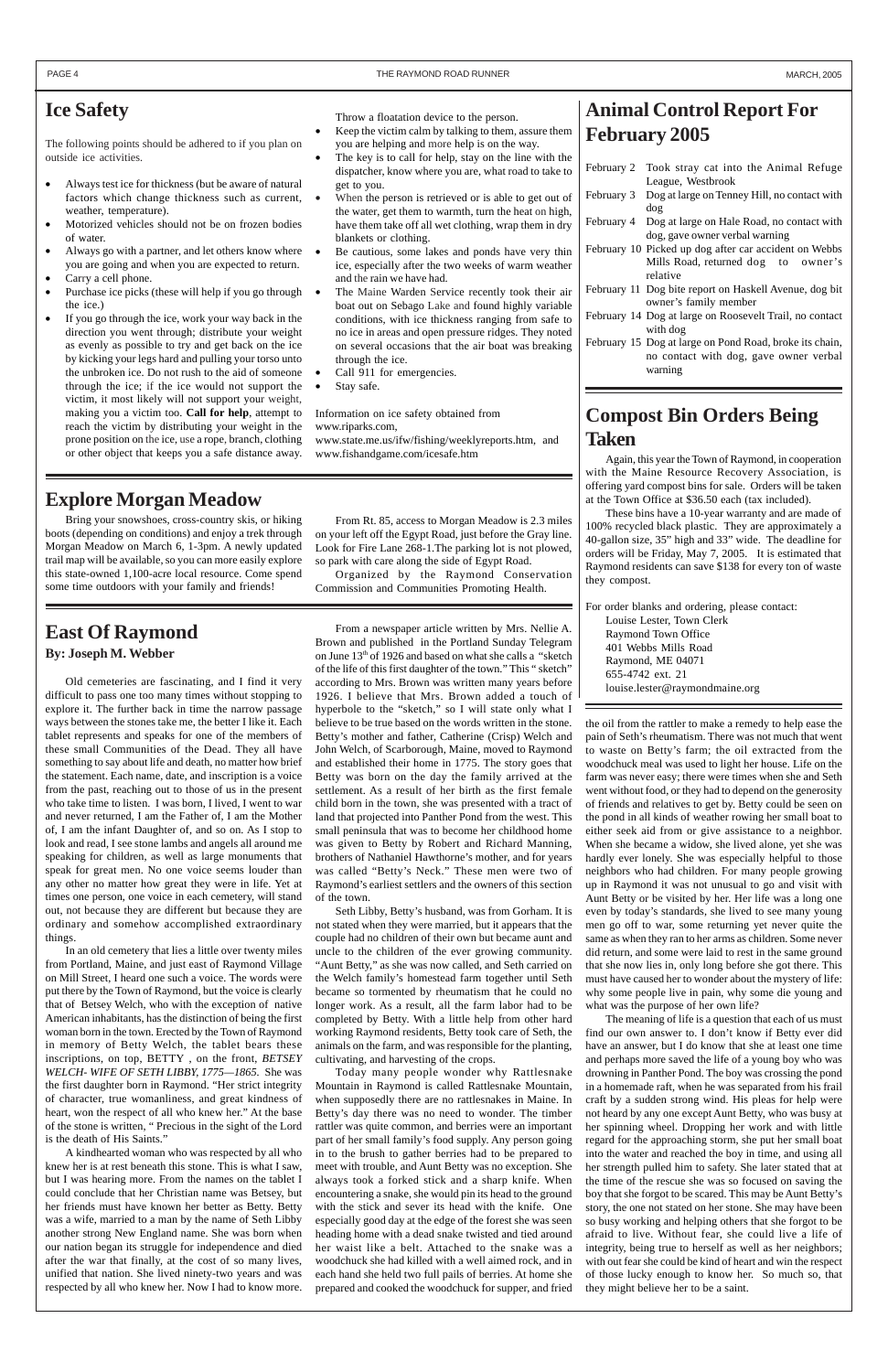## **Raymond Lakes Suffer Oxygen Deficit**

#### **By: Charlie Turner, Raymond Waterways Protective Association**

Our Raymond lakes have undergone a dramatic loss of oxygen at the lower depths, as of the last two weeks of August. The Raymond Waterways Protective Association detected this change with its dissolved oxygen meter during its bi-monthly water check which begins at iceout in April and continues through mid-October.

Test results were quite normal from April until mid-August, when, quite suddenly, oxygen almost completely disappeared from the epilimnion (lower) levels. Both Panther Pond and Crescent Lake have exhibited this anomaly, and most other lakes in Cumberland County have also shown an oxygen deficit in the lower levels, starting around thirty feet deep and continuing to the bottom. Above thirty feet dissolved oxygen (DO) appears to be quite normal in concentration, at least for now. See chart.

What could cause such a dramatic loss? In a word, "runoff." If one recalls the last several years, 2001 through 2003 would be classified as exhibiting drought conditions. This lack of precipitation allowed the build up of pollutants (especially phosphorus) on the land. Along comes spring of 2004 with its normal rains, and all the accumulated particulate matter of the previous years gets washed into the lake as runoff.

This underscores the necessity of reducing runoff into our lakes. Even if one does not live near the water, the runoff from your property will eventually reach the lake. It is everyone's responsibility, therefore, to endeavor to eliminate, or at least to reduce the runoff from each of our properties so that we might preserve our delicate lake environment.

## **Raymond Fire/Rescue HOT SPOT**

"Keeping Our Community Safe Through Education"

#### **Help Wanted - Paid On Call Firefighters and EMTs**

The Raymond Fire Rescue Department is now accepting applications for the following positions: Firefighter, EMT, Fire Police, and Fire Department Auxiliary. These positions are paid by the hour when on a call, paid standby, and paid for mandatory training classes. No experience is necessary, and people from all walks of life are encouraged to apply. Diversity helps to build a strong team. Over 50 of your friends and neighbors including lawyers, business owners, executives, chemists, nurses and retirees have already helped by joining the Fire/Rescue Department. This time commitment will bring many rewarding experiences along with service to the community. Come join now! Apply by picking up an application at Dispatch located at the Public Safety Building, 1443 Roosevelt Trail. For more information call 655-7851.The Fire/Rescue Department provides you with protective clothing, an alerting device to notify you of calls, and free classes.

Remember: The ice will be getting thin and unsafe as the warmer weather approaches.

The Fire/Rescue Department would like to wish you a happy spring. We are looking for ideas for future "HOT SPOT" articles. These ideas can be questions about our services, past articles or questions about fire or rescue scenarios. Send comments or suggestions to:

Raymond Fire/Rescue ATTN: Joshua Stevens 1443 Roosevelt Trail Raymond, ME 04071 Or e-mail me at josh.stevens@raymondmaine.org Until next month…work safe, play safe, STAY SAFE!

## **Lake Region Business Development Network Hosts Maine Technology Institute**

The Lake Region Business Development Network will host a Maine Technology Institute (MTI) overview workshop led by Joe Migliaccio, MTI Development Award program manager. The workshop will take place Friday, April 22, 2005, from 7:30am to 10am at the Little Red School House, Windham Center Road, in Windham.

The Maine Technology Institute (MTI) offers robust, effective programs that fund innovative research and development technology based projects that lead to commercialization. Come learn how you may be eligible for a \$10,000 Seed Grant, a \$500,000 Development Award, or a \$200,000 Cluster Enhancement Award. MTI also provides federal award technical assistance and commercial-

ization assistance to help you get your innovation to the market. For more information or to RSVP, contact Brigitte at the Lake Region Development Council at 207-655- 2700 or brigitte@lrdcmaine.org. Cost for the session will be \$5. A light breakfast will be served.

The Lake Region Business Development Network was created in 2003 to help build the capacity of entrepreneurs by linking them to business assistance resources.

MTI was created by the legislature in 1999 to encourage, promote, stimulate and support research and development activity leading to the commercialization of new products and services in the state's technology-intensive industrial sectors. Programs are designed to enhance the competitive position of those sectors and increase the likelihood that one or more of the sectors will support clusters of industrial activity and create new jobs. For more information, visit www.mainetechnology.org.

## **Open Space/Land Development And Water Quality Workshop Re-Scheduled To Tuesday March 8, 7pm At The Town Hall**

Due to the 20 inch snowstorm brought in by that winter northeaster, the Open Space/NEMO workshop has been re-scheduled to the above date, time and location. The Raymond Conservation Commission's new Open Space map will be presented, which has been prepared by GIS Coordinator Elisa Trepanier. A brief discussion of the Open Space planning process will follow, with an opportunity for board and public input. The presentation will then shift into NEMO mode and will be led by LaMarr Cannon who is the Maine NEMO coordinator. LaMarr's PowerPoint presentation will include the relationship between development and pollutants, methods for low impact development, and planning tools to reduce impact (including open space planning). We encourage board and committee members and the public to attend. For more information, contact John Rand at jrb@prexar.com or 655-4277.

#### **Moose Permits Available**

The 2005 Moose Permit applications are available at the Town Office. Applications must be sent in no later than April 1, 2005.

## **Reduce Your Property Taxes!**

You may be eligible for a Homestead Exemption which would reduce the taxable amount of your property value! Residents of Raymond that meet the following criteria are eligible for a Homestead Exemption as provided by state law.

You must be a legal resident of Maine.

You must have owned qualified homestead property in Maine for at least 12 months prior to the April 1 after the date your application is received by the Assessing Office.

Your residence for which you make application must be declared as your permanent residence and the only property in the US for which you claim a homestead exemption.

You may check your most recent tax bill to determine if you are currently receiving an exemption. If you are, you need not re-apply unless you move to another

address in Raymond or elsewhere in the state.

#### **Revaluation Update**

Vision Appraisal Technology, Inc. is on schedule! The first complete round of data collection has been completed. If you did not receive a visit from Vision, you should be receiving a letter requesting an appointment to complete the data collection (a "callback"). For yearround residents, letters have gone out. You are requested to call Vision at the contact number listed in the letter for an appointment. Your cooperation with this request is greatly appreciated! Callbacks for seasonal properties will begin sometime around Memorial Day.

The next step of the process is the sales analysis. Sales data from Raymond during the last year or so will be evaluated to begin the complex process of creating pricing schedules for property. This portion of the revaluation will not require fieldwork.

It is anticipated at this point that letters of value will be mailed during the month of July. The letter will indicate the value placed on your property and indicate how you can contact Vision to discuss the value. You will have an opportunity to review the value with Vision appraisers prior to tax commitment.

If you have any further questions, please contact Amanda L. Simpson, Assessors' Agent at amanda.simpson@raymondmaine.org or 207-655-4742 ext. 51.

|       | Crescent Lake |          | Panther Pond |          |
|-------|---------------|----------|--------------|----------|
| Depth | June 29       | Sept. 27 | June 29      | Sept. 27 |
| 25'   | 7.5           | 6.8      | 7.9          | 7.9      |
| 30'   | 4.6           | 4.7      | 7.1          | 5.3      |
| 35'   | 3.3           | 0.02     | 6.7          | 0.04     |

Applications are available on the Maine Revenue Services website www.state.me.us or the Raymond community website www.raymondmaine.org. Applications are processed once a year for the assessment year which begins April 1 of each year.

If you have any questions regarding your eligibility, you may call the Assessing Office at 655-4742, ext. 51. or email Amanda L. Simpson, CMA, Assessors' Agent at

amanda.simpson@raymondmaine.org.

| Please fill out the information below so you will not be solicited again.                                                                 | <b>R.I.S.E. DONATION FORM</b>                                                                          |
|-------------------------------------------------------------------------------------------------------------------------------------------|--------------------------------------------------------------------------------------------------------|
|                                                                                                                                           |                                                                                                        |
|                                                                                                                                           |                                                                                                        |
| check box below. Thank you.<br>I wish to remain anonymous.                                                                                | We hope to publish the names of all donors in the Road Runner. If you wish to remain anonymous, please |
| Please make out all checks to: R.I.S.E. and drop off or mail to:<br>Evergreen Credit Union<br>785 Roosevelt Trail<br>Windham, Maine 04062 |                                                                                                        |
|                                                                                                                                           |                                                                                                        |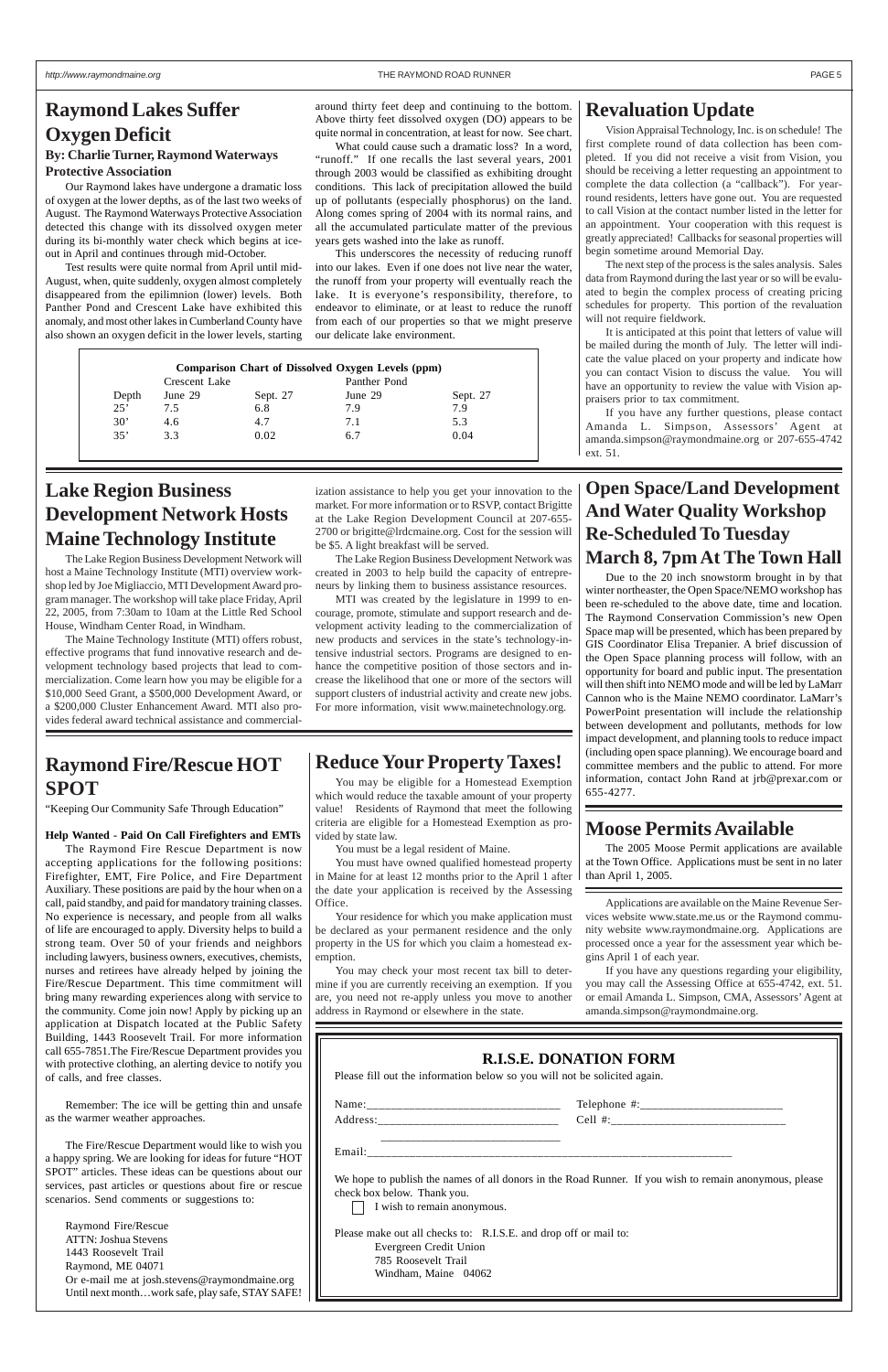## **Daisy Scouts 'Do A Good Turn' For Valentine's Day**

Daisy Girl Scout Troop #947 in Raymond recently made Valentine decorations and cards from recycled materials as part of their work on the 'considerate and caring' petal. A few of the Daisy Scouts from the Troop then brought the decorations and cards to the residents of the Casco Inn. The Daisy Troop would like to extend our thanks to Shelia at The Casco Inn for her help when the Scouts arrived. The girls really enjoyed handing out the Valentine cards to residents. It was a wonderful way for the Scouts to learn to 'do a good turn every day.'

Daisy Girl Scouts are ages 5-6 or are in kindergartengrade 1. For information on Daisy Scouts in Raymond, please contact Karen Gordon at 655-5992 or Trudy Hamilton at 1-800-660-1072 extension 217.

## **News From Junior Girls Scout Troop #148**

Leaders: Val Downs, Belinda Hughes, and Robyn Harris

"Have a Heart"

Troop 148 is currently collecting donations for the Raymond Food Pantry to make birthday boxes. Items such as cake mixes, frosting, candles, gift wrap, cards and small gifts will be collected and assembled as "Birthday Party in a Box!" Look for our colorfully decorated boxes around town at the school, library, and Post Office. The girls and leaders of Troop 148 thank you for your support.

## **News From Junior Girl Scout Troop # 1177**

Leaders: Candy Tardiff, and Michael Hughes

Throughout this year the girls of 1177 have been learning and practicing first aid skills. Mr. Hughes has been teaching them in the same manner that he and all of his fellow soldiers are taught during the Combat Lifesaver Course. The course can be credited with the saving of countless lives throughout the current events in Iraq and Afghanistan. The girls have developed their skills in such a way that it comes as second nature. This was evident during a recent meeting in which they "rescued" one of their fellow scouts. To mark and celebrate their completion of the badge requirements one meeting sooner than expected, the girls went to Robinson Arena at Hebron Academy for a family skating party on February 28. They will also be meeting soon to distribute the cookies. The girls sold a modest amount of cookies. They did, however, earn enough to send them on a trip to the USS Massachusetts in Fall River, Massachusetts, for an overnight "camping" trip in June. They hope to add to their sales by holding a booth sale at Saint Joseph's College on March 16. Last year's booth proceeds were donated to buy and send cookies to soldiers in Iraq. Thank you for the patronage and support.

## **Attention 1985 Jordan Small Graduates**

In June of 1985 a group of "Small Town Kids" left their childhoods at Jordan-Small School in Raymond, Maine. After nine years of growing up together, this group of eighth graders left their close community school and moved on in different directions toward High School. Some went to Windham High, some to Westbrook, and some to Gray. "Where are they now?" Well, some are in Raymond (an ever- growing community) raising their own families. Some are working throughout the state of Maine and throughout the country. Others have stayed in touch and some "Who knows?". Wherever they are, it's been 20 years and time to reunite.

A group of 1985 Jordan-Small Alumni are organizing a reunion! After all, most of us did grow up together from kindergarten with Mrs. Driscoll; third grade with Mrs. Tounge (still at the Raymond Elementary School teaching some of our own children); to sixth grade with Mr. Stevens (who can't seem to leave the small town school). Remember Mr. Hjort's FAMM system he started as a reward in seventh grade? So here we are in 2005.

If you are a 1985 Jordan-Small Graduate and would like to re-live some fond memories and reconnect with old acquaintances, contact us! We're looking to plan a reunion for this summer, in the town of Raymond. Let us know where you are and help us to find our childhood friends. We would like to get a head count of participants by March 31, 2005.

Sincerely, Janet Knights Parr Janice Knights Diane La Pierre Melvin Contact us at: (207)655-3632 or diane.l.melvin@andovercollege.edu

## **Lions Club Scholarships**

The Raymond Lions Club is pleased to announce that it is accepting applications from Raymond residents for 2005 scholarships.

Applications will be mailed to Raymond's graduating high school seniors. Applications will be available on the Town of Raymond's website, www.raymondmaine.org, and also at the Raymond Town Hall and at the Raymond Village Library.

The scholarship is available to all Raymond residents starting or continuing in post secondary school education at the college level, as well as non-traditional education.

Applications must be received by the Raymond Lions Club at PO Box 1057, Raymond , ME by May 15, 2005.

The Raymond Lions Club has been presenting scholarships since 2003 and encourages all Raymond residents continuing their education to take advantage of this opportunity.

## **Mentoring Theme Of The Month: Explore The Possibilities!**

Mentors spend time each week with Raymond students playing games, doing projects, having fun outdoors, and just talking. As a program, we also organize group activities that range from canoeing to snow tubing to attending a play.

One of the things we encourage mentors and mentees to do together is to try new experiences, and during March in particular, mentoring pairs will be exploring questions like, "What do I want to try some day? Where would I like to visit? What would I like to be?" The idea is to dream, and then take a small step towards one of those dreams, whether it's doing a little research, finding someone who can share information or visiting a local business.

We want to welcome Christina Lamarre to the Raymond Mentoring Partnership as a program facilitator. She helps organize many of our activities and keeps the program running smoothly. For more information about the program or how to become a mentor, call Lori or Christina at 655-8672, ext. 107.

Look for the upcoming April Fools Family Night Dance with the Disclaimers on April  $1<sup>st</sup>$ . We are working with the S.E.A.R.C.H. program and the PTA to sponsor

this event.

**Windham Center Stage Theater**

#### **Braces For** *The Hobbit*

Windham Center Stage Theater received such an overwhelming response to its audition call for J.R.R. Tolkien's *The Hobbit* that they will run the show with a double cast this March. Co-directors Mary Wassick and Dawn Sample and a supporting staff of many others have been working diligently to organize, costume, and transform the cast of 87 wonderful children into hobbits, dwarves, goblins, and elves. The show opens on March 11, Friday night at 7:30pm with Cast 'A' and will alternate between the two casts throughout the weekend. The following weekend, starting March 18, Cast 'B' will start out the performances. Shows will be on Saturday at 2pm and 7:30pm and Sunday at 2pm. Sound confusing? Try being on the production team!!

Please join us for the fun and mayhem and see how Mr. Bilbo Baggins, played by Molly Olsen and Shelbi Wassick, fare against the evils lurking in Mirkwood Forest.

Ticket reservations will be available beginning on February 18th by calling 893-2098.

## **Raymond Food Pantry Seeking New Location**

Due to the pending sale of our current location, the Raymond Food Pantry is seeking a new home. This location must be located in Raymond, be rent/lease free, accessible throughout the week to pantry volunteers, have two or three rooms, capability to run 3-4 freezers and 1- 2 refrigerators, handicap accessible and no history of insect, rodent or moisture problems. Please contact Jennifer at 655-3881 if you know of a location or have any information. We and the many people the food pantry serves thank you!

## **Let's Play Ball!**

 Raymond Baseball / Softball registrations will take place March 1st, 4th, 8th and 10th in the JSMS Cafeteria. Time: 6:30-8pm. Anyone interested in playing T-Ball through Senior League (ages 5 thru 15), please come to the JSMS cafeteria to register.

Placements will be Saturday, March 26th, in the JSMS gym (everyone except T-Ball). Rookie, Minor, Ripkens ages 7-9 from 9am-10:30am and ages 10-12 from 10:30am-12pm.

Softball 9 and under from 12pm-1:30pm and 12 and under 1:30pm-3:30pm. Swap Table available: bring any usable items (i.e. gloves, cleats).

#### **Real Estate Corner**

By: Cathy Dodge & Mary Jane Vandersluis

When you are in the market for a home, how should you evaluate the properties that appeal to you? There is an old cliché about the three most important factors of a piece of property: location, location, location. Some neighborhoods have a certain distinction that attracts buyers, but there are other factors to take into account. A house in a good location may have a few points subtracted if it is located on a busy street. There are buyers who would like to be close to schools, shopping, and churches, but don't want to live across the street from these facilities. You may want an easy commute to your job, but would not consider a location close to the "on" ramp of the interstate. A location close to an airport would be convenient if you are a commercial pilot, but might make it difficult to sell even the most wonderful house. As you balance all of the factors, remember that a location liability that gets you a great house at a reasonable price will probably require you to pass a similar savings on to future buyers.

## **Locks Of Love**

Madison May Cutten, 8 years old, recently donated her hair to Locks of Love, a non-profit organization that provides hairpieces to financially disadvantaged children 18 years and younger suffering from long term medical hair loss. Most of the children helped by Locks of Love have lost their hair due to a medical condition called alopecia areata, which has no known cause or cure. Locks of Love uses donated hair to create high quality hair prosthetics which help to restore self-esteem and confidence in the afflicted children. Donated hair must be at least 10 inches long. Madison just met the minimum length requirement which resulted in a slightly shorter than expected hair style. Still, she was happy to have provided hair for another child who doesn't have any of their own and bravely declared "besides, mine will grow back eventually."

## **Successful Rabies Clinic In January**

On January 22, 2005, Jordan Bay Animal Hospital's Dr. Jim Stephenson, his wife Judy, and two staff members provided rabies vaccinations to 42 pets. This was their eighth year giving vaccinations to Raymond dogs and cats. The vaccinations will be honored for three years for the registration of the dogs.

Rita Theriault, Deputy Town Clerk, stayed after the Town Office closed to allow dog owners to register their pets. Don Alexander, Animal Control Officer, gave assistance to the pet owners in handling their animals. There was also a regional representative from Blue Seal Feeds answering nutritional questions and giving away bags of Blue Seal dog and cat food. Without these people, the event would not have been as successful.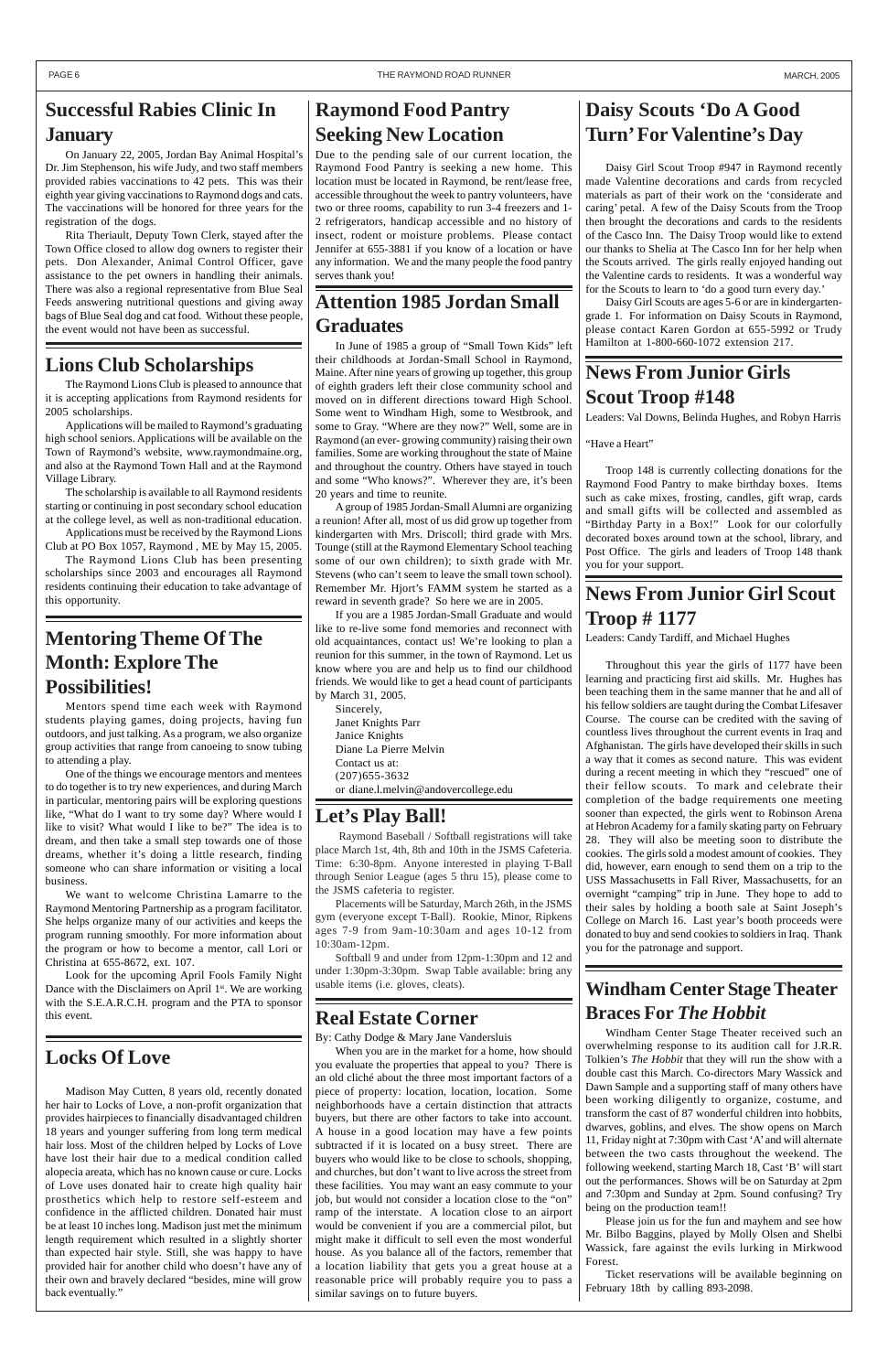#### *http://www.raymondmaine.org* THE RAYMOND ROAD RUNNER PAGE 7

## Mark Your Calendars for **April Fools Family Night Dance with The Disclaimers**

(It's Free - No Foolin' !) Friday, April 1, 2005 6:30-8:30pm at Jordan-Small Middle School Bring your family for a fun, free night of live music and dancing. Come chase away those winter blues with your friends and neighbors! Sponsored by S.E.A.R.C.H., Raymond Mentoring Partnership, and Raymond PTA

#### **Reflections Winners**

This year's PTA Reflections Program theme, A Different Kind of Hero, elicited 137 entries from students at Jordan-Small Middle School and Raymond Elementary School. The winners in their respective categories are:

Kindergarten – Second Grade Visual Arts – Ryan Plummer Photography – Zoi Handy Literature – Emily Gagne Third Grade – Fifth Grade Visual Arts – MaryBeth Noonan Photography – Gaia Cloutier Music – Alissa Drew Sixth Grade – Eighth Grade Visual Arts – Abigail Brockelbank Photography – Taylor Duncanson Literature – Cassandra Gordan

The Reflections program is an art program conducted by the National PTA. Each year students are asked to respond to a theme in one of four categories, visual arts, photography, literature and music. The winners at the local level move on to the State Level of competition. The State winners then advance to the National Level. This is the fourth year the Raymond PTA has sponsored the Reflections program. We wish all of the local winners the best of luck at the State level. The State results should be available in April.

The Raymond PTA would like to thank our local judges and volunteers for donating their time and talents, Denis Morse, Cinda Roy, Barbara Smith, Jesse Burton, Scott Sutton, Martha Page, and Shannon Nassa. A special thank you to Susan Irish for bringing the program into her classroom and her help organizing the entries. Last, but not least, a thank you to Donna Larrabee, Wendy Thoren, Lori Rand, and Craig Bowie for help keeping the artwork on the walls!

## **JSMS Painting Work Done**

The Raymond School Department, committee and custodial staff would like to thank the alternative sentencing program of the Cumberland County Sheriff's Department for spending a recent weekend painting at Jordan-Small Middle School. This was a huge success, and this being their second weekend a lot of much needed painting and grounds work has been accomplished. This could not have been done without their help! They provide the labor, and the school supplies the paint. We received help from John Witones and David Kinee of Sherwin-Williams of Windham, with advice and donations and a discount on some paint; and also Tom Gillis of Aubuchon Hardware in Raymond, with a paint donation which helped keep the cost down! We hope to have more of these weekends to finish the painting at JSMS, which did not get done when the renovations were done for the middle school! Thanks to Principal Charles Miller for pursuing the use of this program and to Deputy Joe Schnupps for bringing it to our attention!

#### **Grade 8 High Honors**

Cline, Logan Dudley, Bethany Huber, Hannah Lentine, Steven Schadler, Alyson Waldron, Ashley **Grade 7 High Honors** Desjardins, Haley Lentine, Katherine Stevenson, Megan **Grade 6 High Honors** Cloutier, Molly Gagnon, Drew Huber, Patrick Manchester, Lydia Shively, Elizabeth Sousa, Andrew J. **Grade 5 High Honors** Algeo, Lucy Cave, Robert Gillis, Abbey Hoffman, Ryan LaChance, Patrick Lentine, Robert Nadeau, Tyler Rand, Allison **Grade 8 Honors** Crockett, Phoebe Durkan, Erin Feltovic, Alyson Flynn, Evan Gagne, Rebekah Guerrette, Brandon Harding, Megan Hotham, Jacob Jones, Shana King, Chey Knight, Ali Martin, Patrick McNally, Nina Morris, Rebecca O'Neill, Andrew Odum, Jennifer Perry, Jacob Prout, Elizabeth Sanborn, Laura Trickey, Jacob vanHaasteren, Kees Walton, Danielle Wisutskie, Erik Zawistowski, Chad Zoidis, Breeanna **Grade 7 Honors** Algeo, Benjamin Allen, Calista Baker, Jordan Blake, Caroline Chandler, Kaitlyn Dighello, Anthony Dodge, Emily Eastman, Jenna L. Flynn, Jordan Fusco, Maria Fusco, Nicole Gillis, Amber Hutchinson, Samuel Knights, Zachary Lachance, Hannah Larracey, Alexis LeViness, Joshua Libby, Dustin MacKenzie, Devin McIvor, Abigail Olsen, Arthur Plummer, James Terry, Justin Tevanian, Chelsea Trepanier, Julia Ward, Ethan Wiley, Mary **Grade 6 Honors** Acker, Haley Bennett, Andrew Brown, Spencer Christy, Joshua Cobb, Jennifer Connor, Daniel Elhajji, Alyssa Gagnon, Cody Gordan, Cassandra Gordan, Colin Hargreaves, Kyle Haycock, Cayen Henry, John Hurd, Olivia Keane-Dreyer, Mollissa Kenny, Delaney Martyn-Fisher, Jenna Masi, Weston McGhie, Connor Merryman, Amber Morneault, Abigail O'Neill, Alexander Parker, Alex Peterson, Bryan Rankin, Madison Ross, Amanda Streeter, Abigail Taylor, Dylan Cody Webber, Lindsay Weeks, Deanna Winde, Tyler **Zawistowski**, Samantha **Grade 5 Honors** Bolduc, Dylan Clay Brockelbank, Samuel Buckley, Alexander P. Cerino, Marissa Cloutier, Gaia Dixon, Ian Barret Downey, Casey M. Hughes, Lindsey Hutchinson, Casey Morris, Timothy Murphy, Zuri Odum, Bailey Rebecca Peavey, Jeremy J. Richardson, Jenna L. Schweitzer, Cory Small, Sarah Szantyr, Ryan Joseph Valente, Clare Vanbaars, Natalie Vanbaars, Sasha Wardwell, Alan Williamson, Riley

Lewis, Ashley MacDonald, Christopher

## **Jordan-Small Middle School Helps the Community**

By: Patrick Martin, Senate President and Barbara Burnham, Advisor

The Jordan-Small Middle School Student Senate, made up of thirty students from grades 5 through 8, organized a school food drive to support the Raymond Food Pantry. This food drive lasted from mid-November until December 17, 2004. The food was brought in by students and community members and taken to the food pantry in time for their winter rush.

The food drive, named "Can the Principal," allowed the students to pile all the donated food into Charlie Miller's office. This was meant to "force him from office," or "can" him. Many students looked at this as motivation to bring in more donations, and Mr. Miller was a real sport to let his office be taken over by mounds of food!

Mrs. Thornton's homeroom class was given a pizza party by the PTA for bringing in the top amount of donations - well over 300 items. The PTA also hosted an ice cream party for Mr. Elder's homeroom class, which brought in the second largest amount of donations. In total, JSMS raised more than 1,000 items for the food bank. WOW! Good job Jordan-Small!

Following the Asian tsunami disaster, the Student Senate organized a fundraiser to support the survivors. The Jordan-Small Middle School community raised over \$1,200! This money will be sent to UNICEF, an organization picked by the Student Senate because of its focus on the world's children and its commitment to rebuilding lives, as well as providing immediate disaster relief.

## **Box Tops Money For Our Schools**

Spring is almost here and so is our last chance to submit Box Tops for cash for this school year. Please turn in all your Box Tops prior to March 25th. Once again, collection boxes are located in the Raymond Elementary and Jordan-Small Middle Schools, the Raymond Village Library, and Raymond Town Office. Thanks to all of you out there who have been clipping those box tops in our RES contest. So far this year, we have earned approximately \$1,000 for our schools! We will be running a contest at JSMS for the first three weeks of March and hope to collect several hundred dollars more. Several of you have tried using the Box Tops Marketplace – thank you! Remember, if you are doing any online shopping, please access your favorite online merchants through the Box Tops Marketplace at www.boxtops4education.com. Up to 8% of each qualifying purchase is donated to our schools. This could really add up!

Thanks again for your support! More information on the Box Tops program is available at www.boxtops4education.com, or you can contact Christina Lamarre with questions at PTA@raymondmaine.org, or 655-3380.

## **Raymond Recreation Association Tennis**

The Raymond Recreation Association will offer a tennis program to children in the 3rd and 4th grades. Sessions will begin on Wednesday, April 27, and continue for 5 Wednesdays through May 25th. There is \$2 donation per student for the entire program.

Lessons will be held at Village Tennis on Mill Street

in Raymond and will begin at 12:45 and run until 1:45 pm. The school bus will deliver students to the tennis courts, and parents should arrange to meet children after class. Participants must wear tennis or other courttype shoes and bring a tennis racket and comfortable clothes. To arrange for racket loan, call the number below.

Registration forms will be distributed at school the week of April 4 to be returned by April 8. If you have not registered by that date, phone Pat at 655-4657.

If you are able to help with the program, or for more information, please call Pat at the number above.

#### **Honor Roll**

Jordan-Small Middle School Trimester 1

#### **Are You A Veteran?**

You may be eligible for a Veteran's Exemption under Title 36, MRSA Section 653. If so, this entitles you to a reduced valuation for taxation purposes. The deadline for submitting an application is April 1, 2005, for this coming tax year. Basic requirements are that you are veteran who has served in a designated war period in active service, are a legal resident of Maine, and have

reached the age of 62, or are receiving a pension or compensation from the US Government for total disability. You may review Property Tax Bulletin No. 7 and download an application from our website at www.raymondmaine.org or contact the Assessors' Agent Amanda L. Simpson, CMA at the Assessing Office by calling 655-4742 x51 or by email at amanda.simpson@raymondmaine.org.